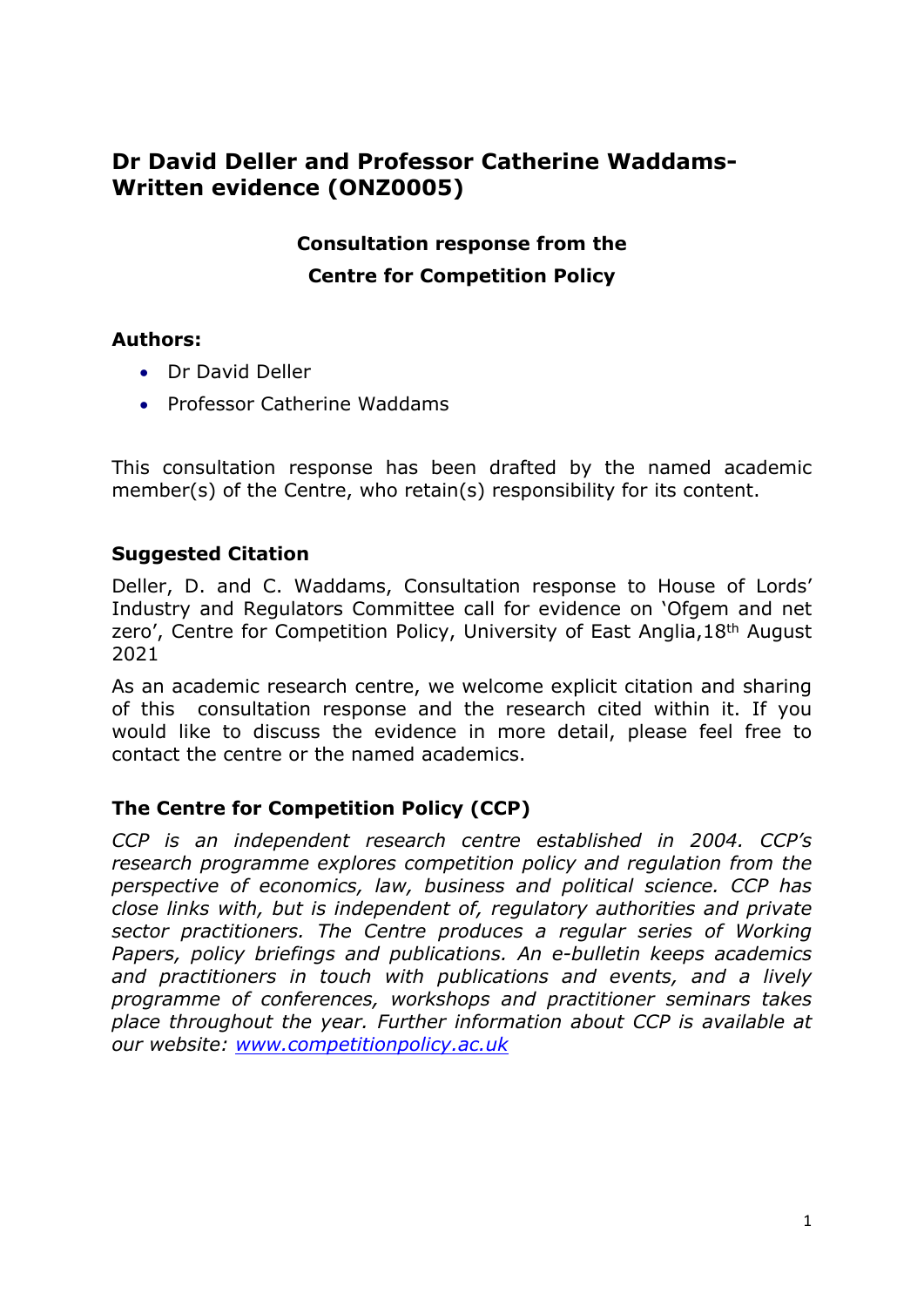#### **Centre for Competition Policy response to the House of Lords' Industry and Regulators Committee call for evidence on 'Ofgem and net zero'**

1. We welcome the opportunity to provide evidence to the Committee's inquiry into 'Ofgem and net zero'. We respond only to those questions where we can offer evidence and expertise.

#### **Q2. How well does Ofgem balance environmental objectives against its responsibilities in relation to affordability for consumers?**

2. Rather than commenting on Ofgem's existing performance, we note that tensions between environmental objectives and affordability are likely to grow sharper as the investments required to transition to net zero occur. This tension is likely to be the focus of heated political debate. Evidence in Deller and Waddams Price (2018)<sup>1</sup> highlights why the affordability of energy is politically salient, since it forms a significant share of low-income households' total expenditure (much higher on average than for wealthier households). A substantial increase in energy bills (both in nominal and real terms) has occurred in the last two decades, and has generated considerable political debate, particularly following the preceding decades of falling real energy prices (even though it simply returned bills to roughly the levels seen in the 1980s and early 1990s). Further increases in energy bills, linked to the energy transition, are therefore likely to attract political attention and could lead to hardship for certain (often low income) households, if suitable mitigation measures are not put in place. As noted in Waddams' oral evidence to the committee on 29th June 2021, the debate here could be framed in terms of duties to citizens (achieving net zero) and to consumers (affordable energy bills).

3. At the heart of any trade-off between the environment and affordability is a myriad of value and distributional judgements, including: the weight placed on future vs current generations; determining which households do and do not warrant affordability support; and how the costs of grid upgrades and obsolete domestic equipment, such as boilers, should be spread across consumers. In general, it seems to be more appropriate for elected politicians to take distributional decisions with technocratic regulators providing high-quality evidence to feed into these decisions and implementing actions in keeping with parliament's choices. The challenges to such allocation of responsibilities are discussed in our response to questions 7.

<sup>1</sup> Deller, D.and C. Waddams Price, 2018. (eds). Fairness in Retail Energy Markets? Evidence from the UK. See [Chapter](https://lred.uea.ac.uk/documents/8158338/18232983/Ch+2+-+Fairness+in+Retail+Energy+Markets+Report.pdf/2b99ba42-5033-38c7-a000-a21d74fc6c6a) [2](https://lred.uea.ac.uk/documents/8158338/18232983/Ch+2+-+Fairness+in+Retail+Energy+Markets+Report.pdf/2b99ba42-5033-38c7-a000-a21d74fc6c6a) [|](https://lred.uea.ac.uk/documents/8158338/18232983/Ch+2+-+Fairness+in+Retail+Energy+Markets+Report.pdf/2b99ba42-5033-38c7-a000-a21d74fc6c6a) [A](https://lred.uea.ac.uk/documents/8158338/18232983/Ch+2+-+Fairness+in+Retail+Energy+Markets+Report.pdf/2b99ba42-5033-38c7-a000-a21d74fc6c6a) [Long-Term](https://lred.uea.ac.uk/documents/8158338/18232983/Ch+2+-+Fairness+in+Retail+Energy+Markets+Report.pdf/2b99ba42-5033-38c7-a000-a21d74fc6c6a) [View](https://lred.uea.ac.uk/documents/8158338/18232983/Ch+2+-+Fairness+in+Retail+Energy+Markets+Report.pdf/2b99ba42-5033-38c7-a000-a21d74fc6c6a) [of](https://lred.uea.ac.uk/documents/8158338/18232983/Ch+2+-+Fairness+in+Retail+Energy+Markets+Report.pdf/2b99ba42-5033-38c7-a000-a21d74fc6c6a) [Energy](https://lred.uea.ac.uk/documents/8158338/18232983/Ch+2+-+Fairness+in+Retail+Energy+Markets+Report.pdf/2b99ba42-5033-38c7-a000-a21d74fc6c6a) [Affordability](https://lred.uea.ac.uk/documents/8158338/18232983/Ch+2+-+Fairness+in+Retail+Energy+Markets+Report.pdf/2b99ba42-5033-38c7-a000-a21d74fc6c6a) [and](https://lred.uea.ac.uk/documents/8158338/18232983/Ch+2+-+Fairness+in+Retail+Energy+Markets+Report.pdf/2b99ba42-5033-38c7-a000-a21d74fc6c6a) [its](https://lred.uea.ac.uk/documents/8158338/18232983/Ch+2+-+Fairness+in+Retail+Energy+Markets+Report.pdf/2b99ba42-5033-38c7-a000-a21d74fc6c6a) [Political](https://lred.uea.ac.uk/documents/8158338/18232983/Ch+2+-+Fairness+in+Retail+Energy+Markets+Report.pdf/2b99ba42-5033-38c7-a000-a21d74fc6c6a) [Salience](https://lred.uea.ac.uk/documents/8158338/18232983/Ch+2+-+Fairness+in+Retail+Energy+Markets+Report.pdf/2b99ba42-5033-38c7-a000-a21d74fc6c6a)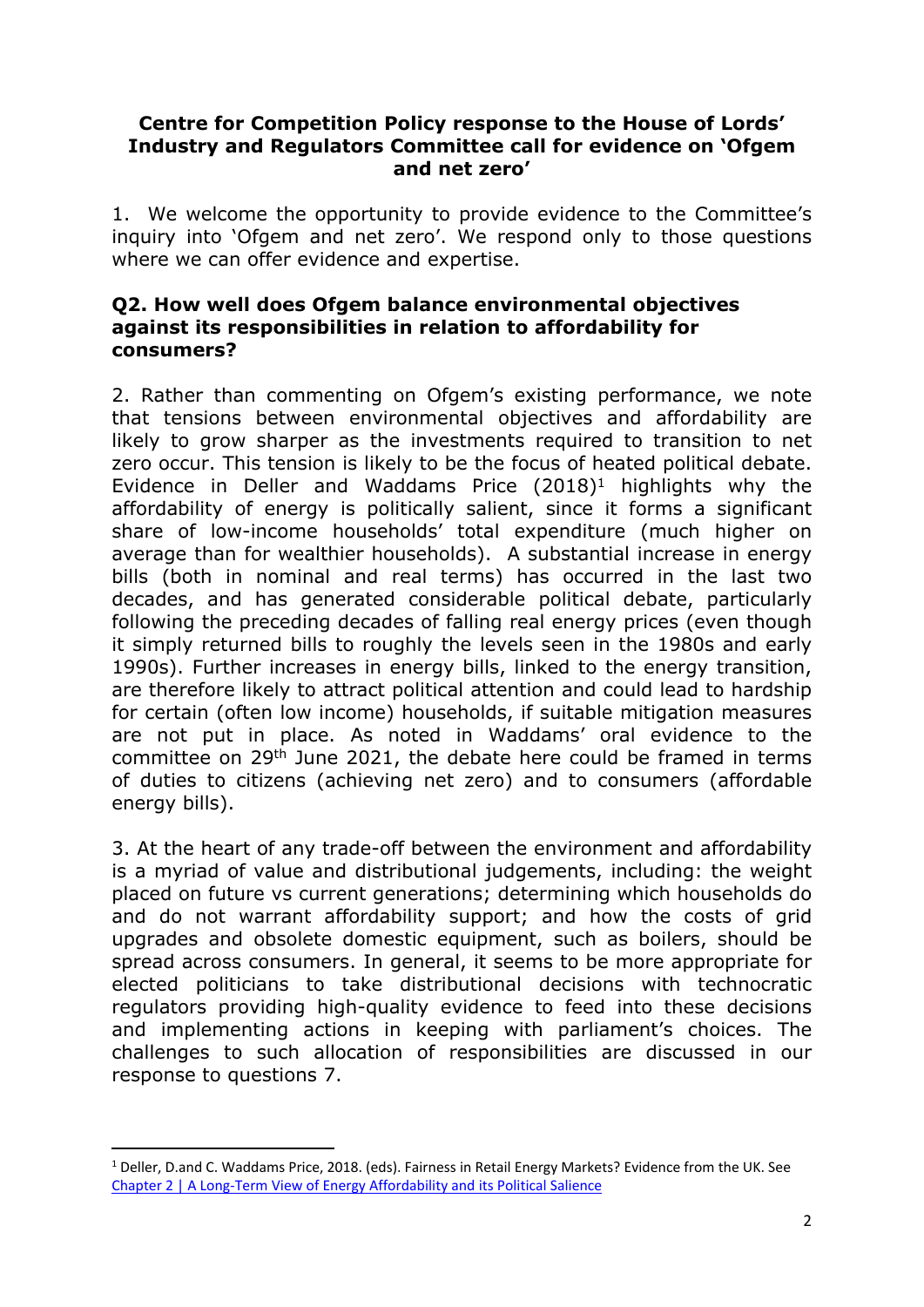4. Ofgem could be placed in an increasingly difficult position if government attempts to shift responsibility onto the regulator for unpopular decisions/outcomes lead either to increased bills or missing climate change targets. This risk is heightened by the timing of government decisions around climate change: ambitious climate change targets have been introduced ahead of households experiencing (or even being clearly notified about) the financial costs of meeting these commitments. As such, the most intense debates around meeting climate change targets are probably still to occur and, when they may provide incentives for government to divert criticism towards bodies with a role in delivering its policies, rather than being open about the implications of prior decisions.

5. Liu and Waddams Price (2019) explore some of the ways that charges for distribution costs might be levied on different groups of consumers, which emphasises how the burden falls on different types of household according to the methodology used. Ofgem has been engaging positively with the debates around how moving to net zero will result both in expenses for new systems and stranded assets from inherited infrastructure and how these costs should most appropriately be met.

### **Q5. Is Ofgem's current system of price controls appropriate? Does it provide sufficient incentives to invest in the context of the transition to net zero?**

6. The current mixture of price control within a competitive market involves inevitable trade-offs, as demonstrated by the current levels of concern over rising levels of the price caps. This may be as important in affecting the expectations of both suppliers and consumers as in the direct incentives that the process itself provides. As costs rise, the government may need to be clearer about its own trade-offs between protecting consumers and competitive markets (see our response to the consultation on introduction of the price cap<sup>2</sup>). Prices in the domestic market under the cap have been largely driven by wholesale and policy costs.

Given potential perceived conflict between protection of consumers and the benefits of a competitive market we welcome the exploration of new arrangements for Ofgem's role, in particular through opt-in and opt-out auctions on which BEIS is currently consulting and which can build on encouraging results from Ofgem's own field experiments in this area. Our own research on the energy market makes us doubtful that competition can be effectively stimulated by consumer action alone<sup>3</sup>, and we are more confident that opt-out auctions, or competition for the market, can combine the benefits of both competitive pressure and consumer

<sup>2</sup> **Deller et al. (2017b)**

<sup>3</sup> See Waddams Price and Zhu (2016), Flores and Waddams Price (2018), Deller et al (2021) for analyses of consumer switching behaviour.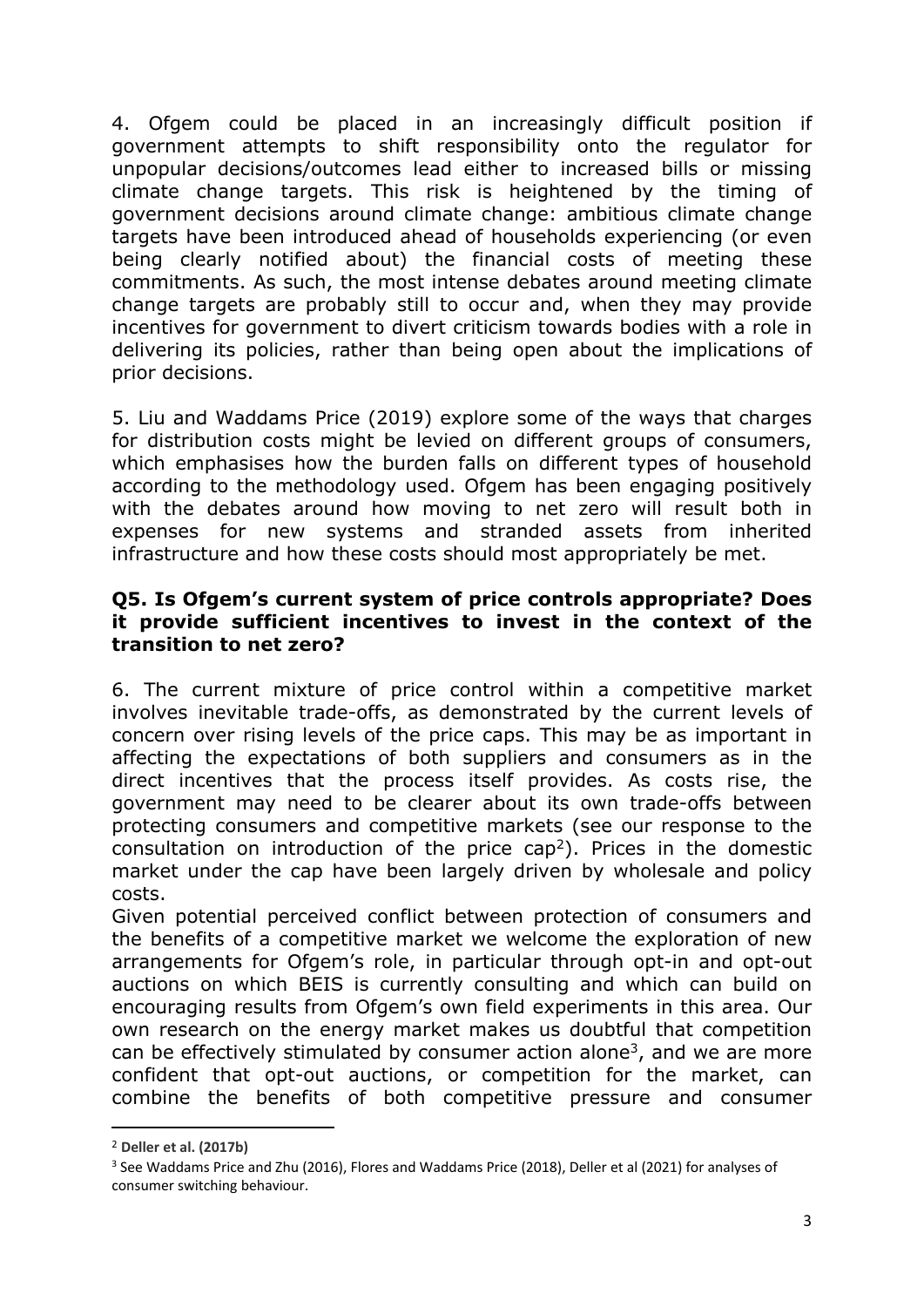protection. For a survey and discussion on some of the experience, benefits and challenges see Deller et al (2017a).

7. Incentives to private homeowners may also need to be balanced with equity considerations. For example, highly effective feed-in tariffs have encouraged home owners to invest in photo voltaic cells, but have left the burden of meeting the costs of the legacy system to fall on those unable or unwilling to make such investment. Since the latter group are likely to include a disproportionate number of households who may be struggling to meet their household bills (for example those who rent rather than own their homes, or have insufficient capital for the initial investment), effective incentives are likely, by their nature, to be distributionally regressive (see Liu and Waddams Price, 2019).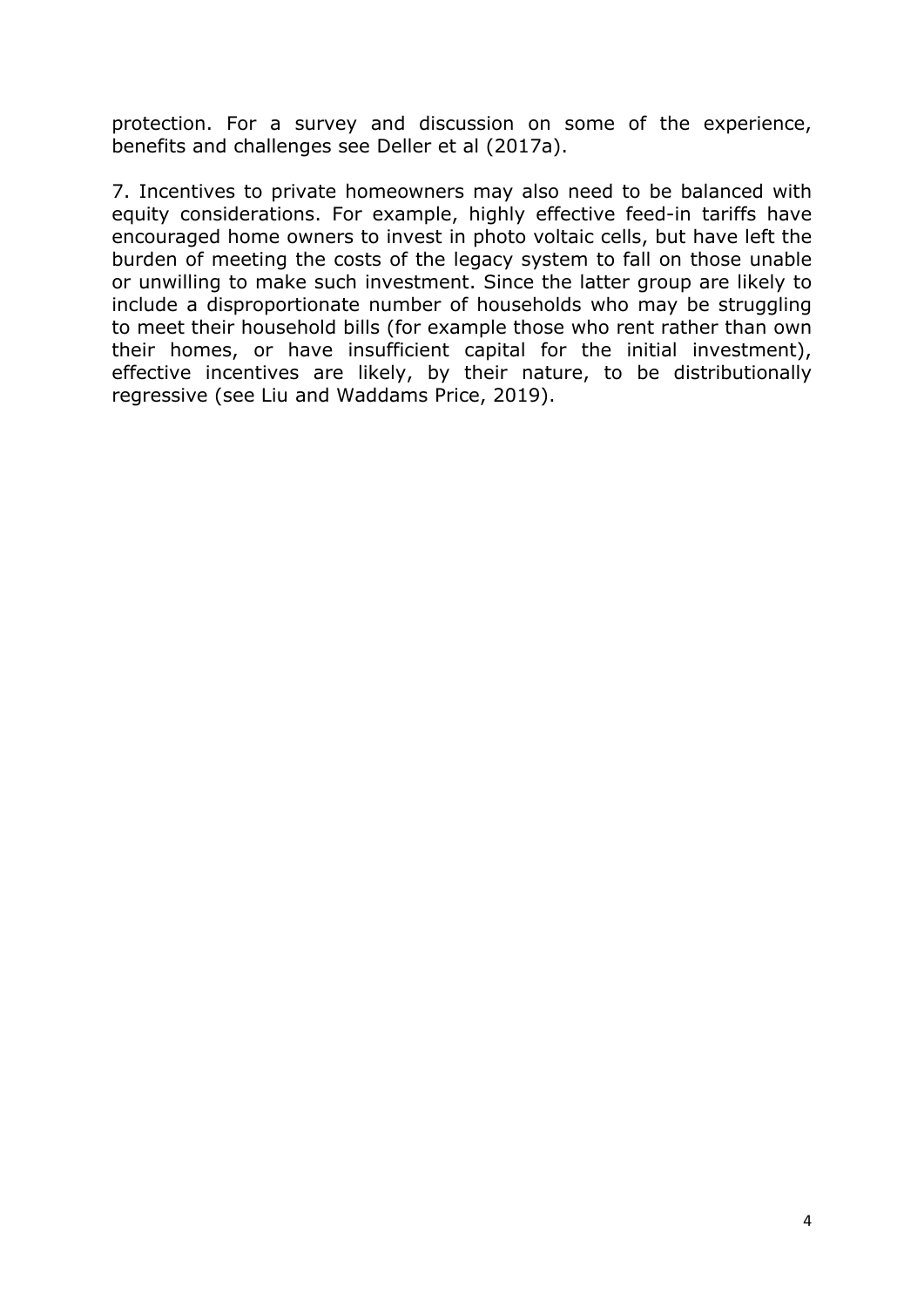### **Q 7. Are Ofgem's duties and powers appropriate and sufficiently clearly defined? Do Ofgem's objectives conflict and, if so, how should any conflicts be managed?**

8. Parliamentary Committees and government reviews<sup>4</sup> have emphasised the importance of regulators being:

- i) assigned a clear statutory remit;
- ii) issued a clear steer on prioritising their duties; and
- iii) protected from deciding political issues (see Deller and Waddams Price, 2018).

9. Despite these exhortations, duties have moved beyond pure economic regulation to incorporate expanded social and environment objectives. Figure 1 (see page 4) illustrates that since the 1986 Gas Act, there have been 20 pieces of amending legislation, 8 of which have been substantive changes to the content and presentation of the duties of the gas regulator<sup>5</sup>.

10. A greater number and complexity of duties transfers ambiguities around prioritisation from government to regulator by raising potential for conflicts between duties. The lack of clarity both gives the regulators themselves considerable responsibility and freedom for balancing different objectives, and leaves them open to public and political interference by those who disagree with the balance chosen. These ambiguities increase the need for detailed government-regulator communication, which can provide more opportunity for government to pressurise the regulator, undermining regulatory independence. CCP research<sup>6</sup> with interviewees in the regulatory community noted that the proliferation of duties had made it more difficult to pursue any one of them successfully.

11. For effective policy design and implementation, government needs to be explicit in prioritising objectives where there are trade-offs between them. However, based on past and current behaviour by governments, reluctance to take on the burden of hard policy choices, or provide greater clarity when there are conflicts in policy aims, could further obfuscate the defined role of the regulator. For instance, trying to simultaneously tackle

<sup>4</sup> For instance, the House of Lords Select Committee on regulators (2007) noted that "government should be careful not to offload political policy issues onto unelected regulators" (paragraph 3.13, p25)

https://publications.parliament.uk/pa/ld200607/ldselect/ldrgltrs/189/18902.htm; see also BIS, 2011.

https://www.gov.uk/government/publications/principles-for-economic-regulation

<sup>5</sup> See Chapter 3, Deller, D. and Waddams Price. C (eds.) (2018). The relevant research was undertaken by Prof. Michael Harker and Dr. David Reader, and further details can be found at Harker (2019) and Harker and Reader (2022). The latest version of this diagram, plus companion diagrams for the water and telecoms sectors, is contained in National Infrastructure Commission, 'Technical annex: Duties diagrams for water, energy and telecoms – Centre for Competition Policy', Regulation Study, available at:

[https://www.nic.org.uk/publications/technical-annex-duties-diagrams-for-water-energy-and-telecoms-centre](https://www.nic.org.uk/publications/technical-annex-duties-diagrams-for-water-energy-and-telecoms-centre-for-competition-policy/)[for-competition-policy/](https://www.nic.org.uk/publications/technical-annex-duties-diagrams-for-water-energy-and-telecoms-centre-for-competition-policy/)

<sup>6</sup> Deller, D. and Waddams Price. C (eds.) (2018)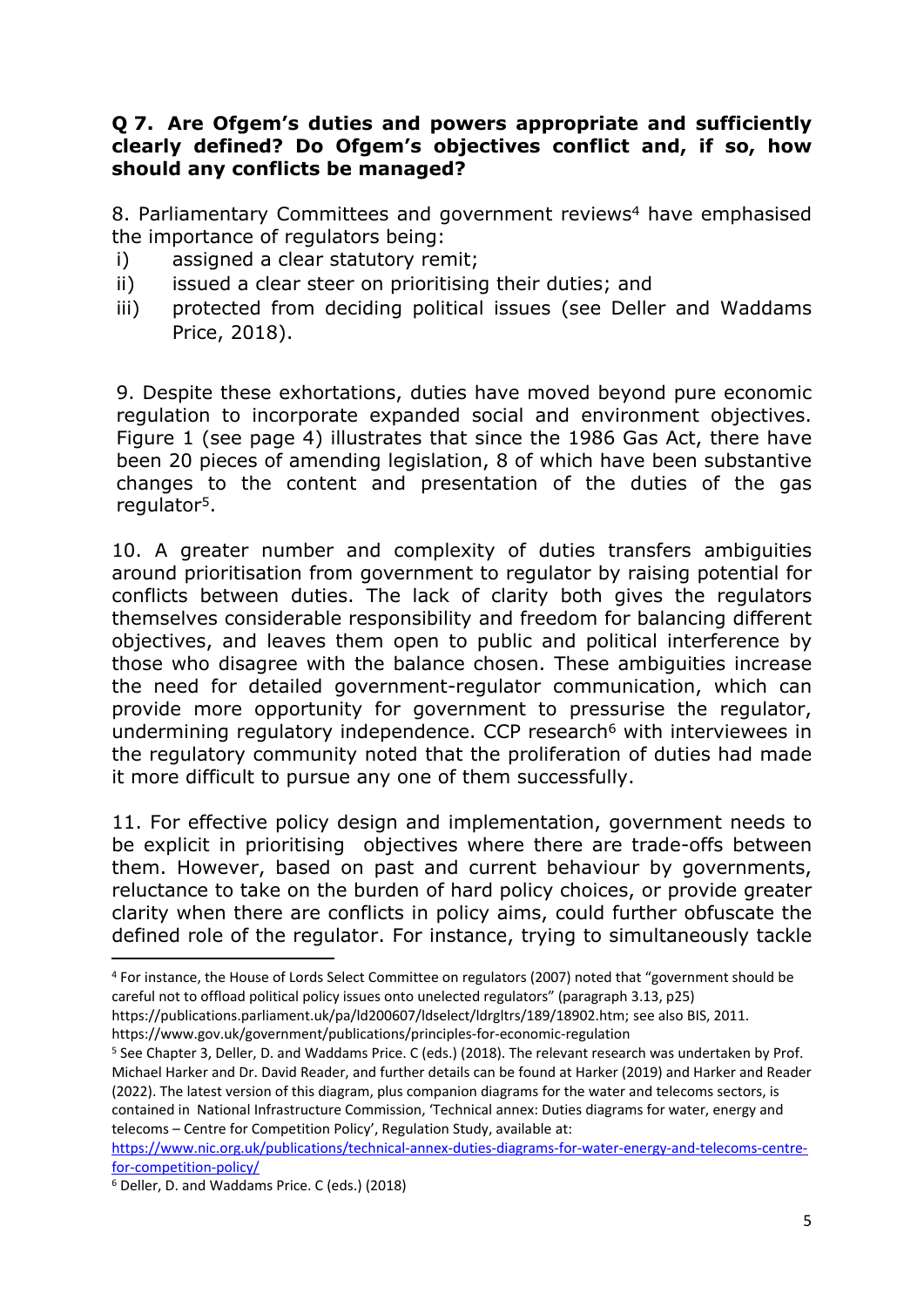social justice issues (such as fuel poverty) with environmental concerns (increasing reliance on renewables) can be difficult if encouraging renewable energy raises bills.

12. The 2007 Lords report into economic regulators<sup>7</sup> and the 2011 BIS 'Principles for Economic Regulation'<sup>8</sup> provide a good basis for undertaking a wide ranging 'simplification' of regulators' duties. This overall review of Ofgem's statutory duties would be particularly desirable if there is a push to have the alignment of policies with government's net zero objectives introduced as a new statutory duty. Simplifying Ofgem's statutory duties could produce numerous benefits, including:

(a) reducing potential conflicts between duties and thereby alleviating the need for potentially arbitrary value judgements when trading-off duties;

(b) greater consistency and predictability in the decision-making process to the benefit of market participants and potential investors;

(c) reducing the risk of regulatory effectiveness being diluted by the pursuit of "too many" duties;<sup>9</sup>

(d) identifying, and encouraging where appropriate, the role of competition as a driver of consumer benefits;

(e) greater uniformity between regulatory assessments, allowing for more effective cooperation between regulators in different sectors, and

(f) an opportunity to recast the duties so they are more representative of the modern-day challenges faced by consumers, markets and the environment.

### **Q8. Is Ofgem's relationship to Government and Parliament appropriate? Are there issues related to the split of responsibilities, transparency or accountability**

13. In responding to this question we direct the reader to our responses to questions 2 and 7. The central concern is the incentives for government to shift responsibility (or at least the blame) for unpopular policy decisions involving trade-offs onto unelected regulators.

<sup>7</sup> See House of Lords: Select Committee on Regulators, 2007. UK Economic Regulators, Volume I: Report, 1st Report of Session 200607, HL Paper 189-I, available at:

https://publications.parliament.uk/pa/ld200607/ldselect/ldrgltrs/189/189i.pdf

<sup>8</sup> Department of Business, Innovation and Skills (BIS), 2011. Principles for Economic Regulation, April 2011, London, available at:

https://assets.publishing.service.gov.uk/government/uploads/system/uploads/attachment\_data/file/31623/1 1-795-principlesfor-economic-regulation.pdf

<sup>9</sup> This was a prevailing view among interviewees, who suggested that the proliferation of regulatory objectives had made it more difficult to pursue any one of them successfully.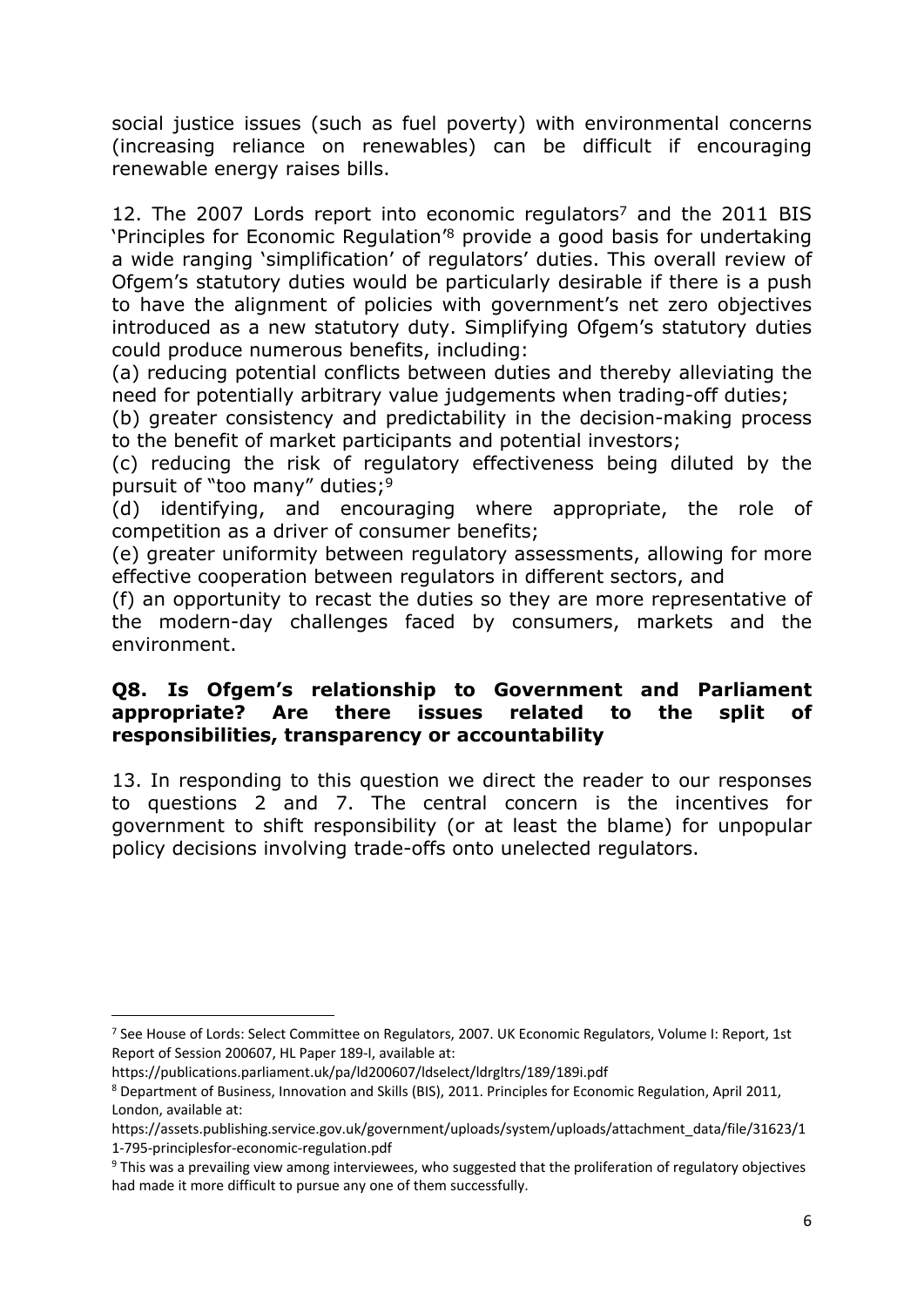## **References**

Deller D, P. Bernal P, M. Hviid and C. Waddams Price (2017a) ["Collective](http://competitionpolicy.ac.uk/documents/8158338/19064125/Collective+Switching+Report+-+August+2017.pdf/127c78b6-faad-4496-b198-f56862230896) [Switching](http://competitionpolicy.ac.uk/documents/8158338/19064125/Collective+Switching+Report+-+August+2017.pdf/127c78b6-faad-4496-b198-f56862230896) [and](http://competitionpolicy.ac.uk/documents/8158338/19064125/Collective+Switching+Report+-+August+2017.pdf/127c78b6-faad-4496-b198-f56862230896) [Possible](http://competitionpolicy.ac.uk/documents/8158338/19064125/Collective+Switching+Report+-+August+2017.pdf/127c78b6-faad-4496-b198-f56862230896) [Uses](http://competitionpolicy.ac.uk/documents/8158338/19064125/Collective+Switching+Report+-+August+2017.pdf/127c78b6-faad-4496-b198-f56862230896) [of](http://competitionpolicy.ac.uk/documents/8158338/19064125/Collective+Switching+Report+-+August+2017.pdf/127c78b6-faad-4496-b198-f56862230896) [a](http://competitionpolicy.ac.uk/documents/8158338/19064125/Collective+Switching+Report+-+August+2017.pdf/127c78b6-faad-4496-b198-f56862230896) [Disengaged](http://competitionpolicy.ac.uk/documents/8158338/19064125/Collective+Switching+Report+-+August+2017.pdf/127c78b6-faad-4496-b198-f56862230896) [Consumer](http://competitionpolicy.ac.uk/documents/8158338/19064125/Collective+Switching+Report+-+August+2017.pdf/127c78b6-faad-4496-b198-f56862230896) [Database"](http://competitionpolicy.ac.uk/documents/8158338/19064125/Collective+Switching+Report+-+August+2017.pdf/127c78b6-faad-4496-b198-f56862230896), August 2017

Deller, D., E., Errington, A. Fletcher, M. Hviid, D. Reader and C. Waddams (2017b) response to [BEIS](http://competitionpolicy.ac.uk/documents/8158338/16525214/6+CCP+response+to+BEIS+Committee+Energy+Price+Cap+Inquiry.pdf/236d419d-d157-2e0e-2eea-0923d75dd035) [Committee:](http://competitionpolicy.ac.uk/documents/8158338/16525214/6+CCP+response+to+BEIS+Committee+Energy+Price+Cap+Inquiry.pdf/236d419d-d157-2e0e-2eea-0923d75dd035) [Pre-legislative](http://competitionpolicy.ac.uk/documents/8158338/16525214/6+CCP+response+to+BEIS+Committee+Energy+Price+Cap+Inquiry.pdf/236d419d-d157-2e0e-2eea-0923d75dd035) [scrutiny](http://competitionpolicy.ac.uk/documents/8158338/16525214/6+CCP+response+to+BEIS+Committee+Energy+Price+Cap+Inquiry.pdf/236d419d-d157-2e0e-2eea-0923d75dd035) [of](http://competitionpolicy.ac.uk/documents/8158338/16525214/6+CCP+response+to+BEIS+Committee+Energy+Price+Cap+Inquiry.pdf/236d419d-d157-2e0e-2eea-0923d75dd035) [the](http://competitionpolicy.ac.uk/documents/8158338/16525214/6+CCP+response+to+BEIS+Committee+Energy+Price+Cap+Inquiry.pdf/236d419d-d157-2e0e-2eea-0923d75dd035) [draft](http://competitionpolicy.ac.uk/documents/8158338/16525214/6+CCP+response+to+BEIS+Committee+Energy+Price+Cap+Inquiry.pdf/236d419d-d157-2e0e-2eea-0923d75dd035) [Domestic](http://competitionpolicy.ac.uk/documents/8158338/16525214/6+CCP+response+to+BEIS+Committee+Energy+Price+Cap+Inquiry.pdf/236d419d-d157-2e0e-2eea-0923d75dd035) [Gas](http://competitionpolicy.ac.uk/documents/8158338/16525214/6+CCP+response+to+BEIS+Committee+Energy+Price+Cap+Inquiry.pdf/236d419d-d157-2e0e-2eea-0923d75dd035) [and](http://competitionpolicy.ac.uk/documents/8158338/16525214/6+CCP+response+to+BEIS+Committee+Energy+Price+Cap+Inquiry.pdf/236d419d-d157-2e0e-2eea-0923d75dd035) [Electricity](http://competitionpolicy.ac.uk/documents/8158338/16525214/6+CCP+response+to+BEIS+Committee+Energy+Price+Cap+Inquiry.pdf/236d419d-d157-2e0e-2eea-0923d75dd035) [\(Tariff](http://competitionpolicy.ac.uk/documents/8158338/16525214/6+CCP+response+to+BEIS+Committee+Energy+Price+Cap+Inquiry.pdf/236d419d-d157-2e0e-2eea-0923d75dd035) [Cap\)](http://competitionpolicy.ac.uk/documents/8158338/16525214/6+CCP+response+to+BEIS+Committee+Energy+Price+Cap+Inquiry.pdf/236d419d-d157-2e0e-2eea-0923d75dd035) [Bill](http://competitionpolicy.ac.uk/documents/8158338/16525214/6+CCP+response+to+BEIS+Committee+Energy+Price+Cap+Inquiry.pdf/236d419d-d157-2e0e-2eea-0923d75dd035) [inquiry,](http://competitionpolicy.ac.uk/documents/8158338/16525214/6+CCP+response+to+BEIS+Committee+Energy+Price+Cap+Inquiry.pdf/236d419d-d157-2e0e-2eea-0923d75dd035) December

Deller, D., M. Giulietti, G. Loomes, C. Waddams Price, A. Moniche and JY Jeon (2021) "[Switching](https://ideas.repec.org/a/aen/journl/ej42-3-waddams.html) [Energy](https://ideas.repec.org/a/aen/journl/ej42-3-waddams.html) [Suppliers:](https://ideas.repec.org/a/aen/journl/ej42-3-waddams.html) [It's](https://ideas.repec.org/a/aen/journl/ej42-3-waddams.html) [Not](https://ideas.repec.org/a/aen/journl/ej42-3-waddams.html) [All](https://ideas.repec.org/a/aen/journl/ej42-3-waddams.html) [About](https://ideas.repec.org/a/aen/journl/ej42-3-waddams.html) [the](https://ideas.repec.org/a/aen/journl/ej42-3-waddams.html) [Money](https://ideas.repec.org/a/aen/journl/ej42-3-waddams.html)," [The](https://ideas.repec.org/s/aen/journl.html) [Energy](https://ideas.repec.org/s/aen/journl.html) [Journal](https://ideas.repec.org/s/aen/journl.html), International Association for Energy Economics, vol. 0 (Number 3), pages 1-26

Deller, D. and C. Waddams Price, 2018. (eds). Fairness in Retail Energy Markets? Evidence from the UK, Centre for Competition Policy, available at: [https://www.regulation.org.uk/library/2018-](https://www.regulation.org.uk/library/2018-%20CCP&UKERC-Fairness_in_Retail_Energy_Markets_Report.pdf) [CCP&UKERC-](https://www.regulation.org.uk/library/2018-%20CCP&UKERC-Fairness_in_Retail_Energy_Markets_Report.pdf)Fairness in Retail Energy Markets Report.pdf

Flores, M. and C. Waddams Price (2018) Consumer behaviours in the British retail electricity market, The Energy Journal, 39, 4, 153-179

Harker, M. (2019) 'Statutory duties and energy regulation: a case study on Ofgem' CCP Research Bulletin, Issue 38, Winter <http://competitionpolicy.ac.uk/publications/ccp-research-bulletin>

Harker, M and D. Reader (2022) 'Statutory duties and shaping the decision-making of an economic regulator: insights from the energy regulation community past and present' Journal of Law and Society

Lu L and C Waddams Price (2019) *'Balancing Environmental Incentives and Fairness in Household Electricity Distribution Tariffs',* CCP Working Paper 19-06

[http://competitionpolicy.ac.uk/documents/8158338/28809492/CCP+WP+](http://competitionpolicy.ac.uk/documents/8158338/28809492/CCP+WP+19-6+complete.pdf/e99e8e3a-4a51-2dff-94b7-3923523da500) [19-6+complete.pdf/e99e8e3a-4a51-2dff-94b7-3923523da500](http://competitionpolicy.ac.uk/documents/8158338/28809492/CCP+WP+19-6+complete.pdf/e99e8e3a-4a51-2dff-94b7-3923523da500)

Waddams Price, C. and M. Zhu (2016) Empirical Evidence of Consumer Response in Regulated Markets, Journal of Competition Law and Economics, 12, 1, pp 113-149, 2016